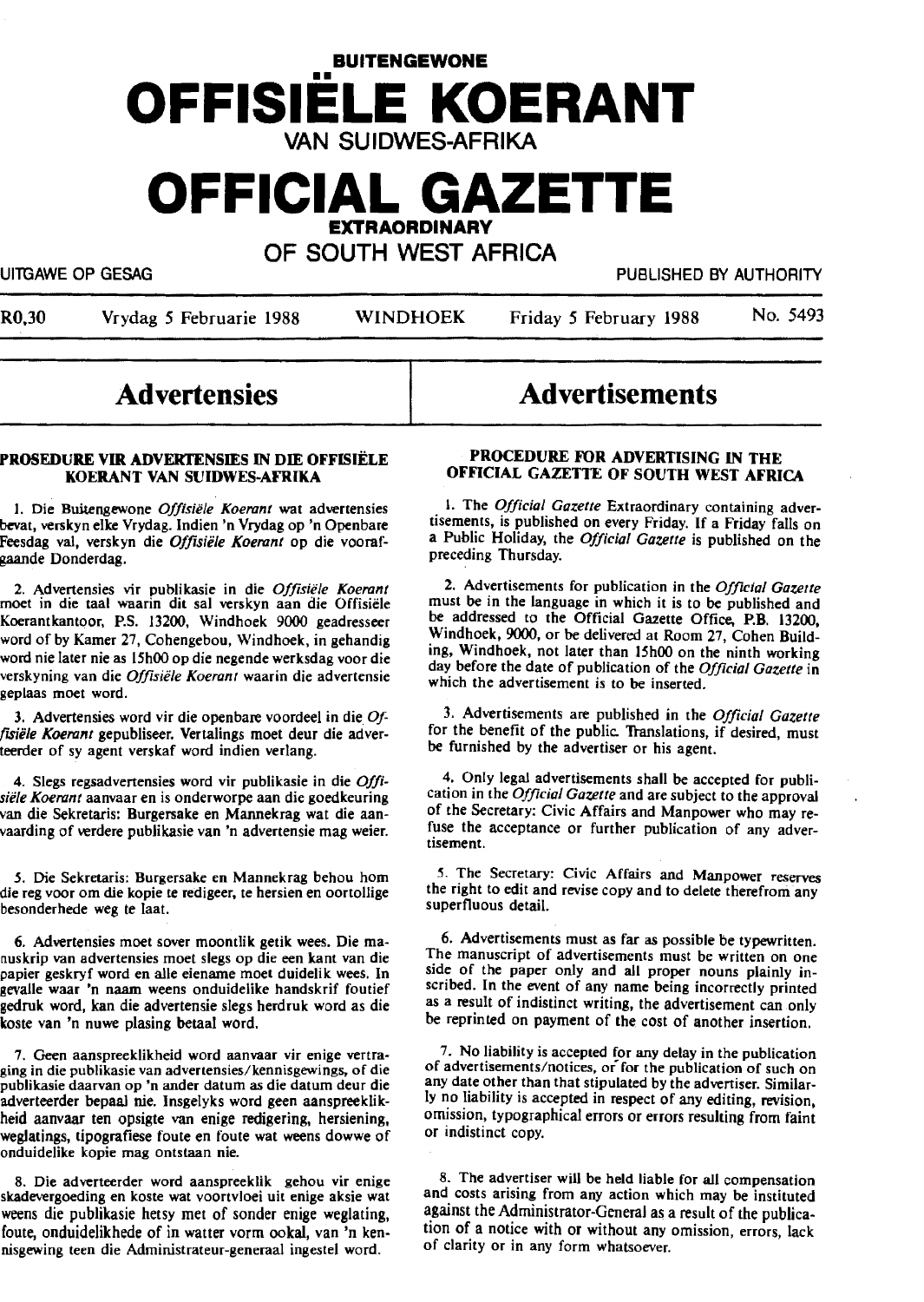9. Die jaarlikse intekengeld op die *Offisiele Koerant* is **R25**  )!us belasting posvry in hierdie gebied en die Republiek van šuid-Afrika, verkrygbaar by Star Binders & Printers, Posbus <sup>56</sup>, Windhoek, 9000. Oorsese intekenaars moet posgeld 1ooruitbetaal. Enkel eksemplare van die *Offisiele Koerant* is 1erkrygbaar van Star Binders & Printers, Posbus *56,* Wind-1oek, 9000 teen die prys soos gedruk op eksemplaar. Eksem- >lare word vir slegs twee jaar in voorraad gehou.

10. Die koste vir die plasing van kennisgewings is soos volg :n is betaalbaar by wyse van tjeks, wissels, pos- of geld- >rders:

#### **LYS VAN VASTE TARIEWE**

| GESTANDAARDISEERDE<br>KENNISGEWINGS                                                                                                                  | Tarief per<br>plasing<br>R |
|------------------------------------------------------------------------------------------------------------------------------------------------------|----------------------------|
| Oordrag van besigheid                                                                                                                                | 3,25                       |
| Aktes: Verlore dokumente                                                                                                                             | 6,00                       |
| Besigheidskennisgewings                                                                                                                              | 5,00                       |
| Boedelwettekennisgewings: Vorms J. 187, 193,<br>197, 295, 297, 517 en 519                                                                            | 2,00                       |
| Derdepartyassuransie-eise om skadevergoeding.                                                                                                        | 2,50                       |
| Insolvensiewet- en maatskappywettekennisge-                                                                                                          | 4,00                       |
| $L.W. - V \text{orms } 2 \text{ en } 6 - \text{bykomstige verklarings}$<br>volgens woordetaltabel, toegevoeg tot die basie-<br>se tarief.            |                            |
| Vaamsverandering (vier plasings)                                                                                                                     | 60,00                      |
| Naturalisasiekennisgewings (insluitende 'n her-<br>$druk$ vir die adverteerder)                                                                      | 2,00                       |
| Onopgeëiste geld — slegs in die Buitengewone $Of$ -<br>fișiële Koerant sluitingsdatum 15 Januarie (per in-<br>skrywings van "naam, adres en bedrag") | 0,80                       |
| Slagterskennisgewings                                                                                                                                | 5,00                       |
| Slumopruimingshofkennisgewings, per perseel                                                                                                          | 4,00                       |
| Verlore lewensversekeringspolisse                                                                                                                    | 2,00                       |
| NIE-GESTANDAARDISEERDE KENNISGEWINGS                                                                                                                 |                            |
| Maatskappykennisgewings:                                                                                                                             | R                          |
| Cort kennisgewings. Vergaderings, besluite, aanhod                                                                                                   |                            |

{ort kennisgewings: Vergaderings, besluite, aanbod van skikking, omskepping van maatskappye, vrywillige likwidasie, ens.: sluiting van lederegisters vir oordragte en/of verklarings van dividende . )ranklisensiekennisgewings (in Buitengewone Of*fisiele Koerante,* t.w. (Junie/Tu!.; November/ Kaap; Januarie/OVS; April/Natal) per tweetalige

aansoek ................................. . erklaring van dividende met profytstate, notas ingesluit .................................. . Lang kennisgewings: Oordragte, veranderings met betrekking tot aandele of kapitaal, aflossings, besluite, vrywillige likwidasies .................. fandelsmerke in Suidwes-Afrika ............ .

Jkwidateurs en ander aangesteldes se kennisgewings ................................... .

9. The subscription for the *Official Gazette* is R25 plus OST per annum, post free in this territory and the Republic of South Africa, obtainable from Star Binders and Printers, P.O. Box 56, Windhoek, 9000. Postage must be prepaid by overseas subscribers. Single copies of the *Official Gazette*  are obtainable from Star Binders & Printers, P.O. Box 56, Windhoek 9000, at the price as printed on copy. Copies are kept in stock for two **years** only.

10. The charge for the insertion of notices is as follows and is payable in the form of cheques, postal or money orders:

#### **LIST OF FIXED TARIFF RATES**

| ef per<br>ising<br>R | <b>STANDARDISED NOTICES</b>                                                                                                                                                                               | Rate per<br>insertion<br>R |
|----------------------|-----------------------------------------------------------------------------------------------------------------------------------------------------------------------------------------------------------|----------------------------|
| 3,25                 | Transfer of business                                                                                                                                                                                      | 3,25                       |
| 6,00                 | Deeds: Lost documents                                                                                                                                                                                     | 6,00                       |
| 5,00                 | Business notices                                                                                                                                                                                          | 5,00                       |
| 2,00                 | Administration of Estates Acts Notices, Forms<br>J. 187, 193, 197, 295, 297, 517 and 519                                                                                                                  | 2,00                       |
| 2,50                 | Third party insurance claims for compensation.                                                                                                                                                            | 2,50                       |
| 4,00                 | Insolvency Act and Company Acts Notices: J. 28,<br>J. 29. Forms 1 to 9                                                                                                                                    | 4,00                       |
|                      | $N.B. -$ Forms 2 and 6 - additional statements<br>according to word count table, added to the basic<br>tariff.                                                                                            |                            |
| 60,00                | Change of name (four insertions)                                                                                                                                                                          | 60,00                      |
| 2,00                 | Naturalisation notices (including a reprint for the<br>advertiser)                                                                                                                                        | 2.00                       |
| 0,80                 | Unclaimed moneys - only in the Official Gazette<br>Extraordinary, closing date 15 January (per entry<br>of "name, address and amount")                                                                    | 0,80                       |
| 5,00                 | Butchers' notices                                                                                                                                                                                         | 5,00                       |
| 4,00                 | Slum Clearance Court Notices, per premises                                                                                                                                                                | 4,00                       |
| 2,00                 | Lost life insurance policies                                                                                                                                                                              | 2,00                       |
| 5                    | NON-STANDARDISED NOTICES                                                                                                                                                                                  |                            |
| R                    | Company notices:                                                                                                                                                                                          | R                          |
| 11,00                | Short notices: Meetings, resolutions, offers of com-<br>promise, conversions of companies, voluntary<br>windings-up, etc.: closing of members' registers<br>for transfer and/or declarations of dividends | 11,00                      |
| 7,00                 | Liquor Licence Notices (In Official Gazette, Ex-<br>traordinary viz. (June/Tvl; November/Cape;<br>January/O.F.S.; April/Natal), per bilingual<br>application.                                             | 7,00                       |
| 25,00                | Declaration of dividends with profit statements, in-<br>cluding notes $\dots\dots\dots\dots\dots\dots\dots\dots\dots\dots\dots$                                                                           | 25,00                      |
|                      | Long notices: Transfers, changes in respect of<br>shares or capital, redemptions, resolutions, volun-                                                                                                     |                            |
| 37,00                | tary liquidations                                                                                                                                                                                         | 37,00                      |
| 11,00                | Trade marks in South West Africa                                                                                                                                                                          | 11,00                      |
| 7,00                 | Liquidators' and other appointees' notices                                                                                                                                                                | 7,00                       |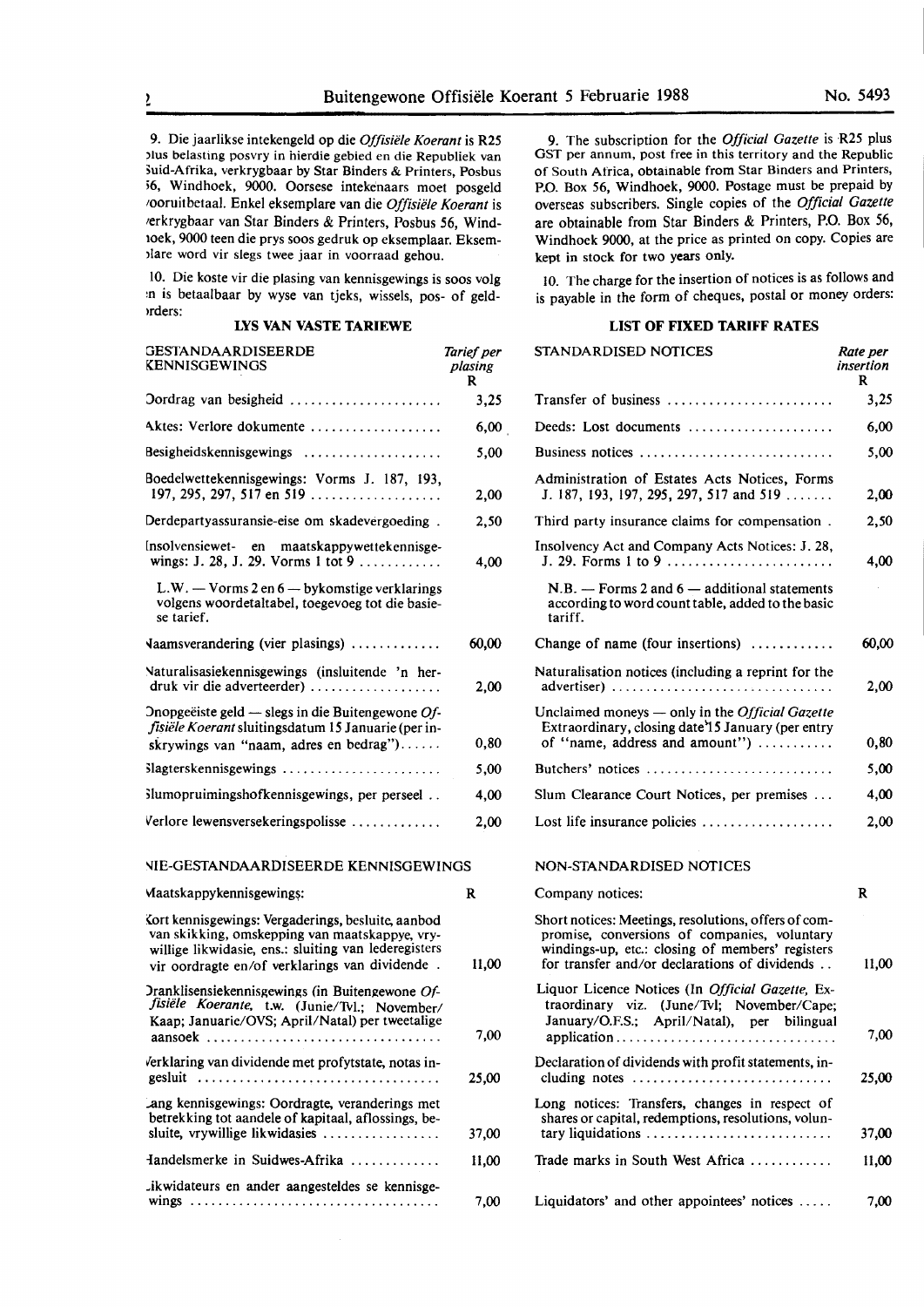#### GEREGTELIKE EN ANDER OPENBARE VERKOPE:

| Geregtelike verkope                    | 18.00 |
|----------------------------------------|-------|
| Openbare veilings, verkope en tenders: |       |
|                                        | 6.00  |
|                                        | 15.00 |
|                                        | 23.00 |

#### ORDERS VAN DIE HOF:

#### Voorlopige en finale likwidasies of sekwestrasies 14,00

| Vermindering of verandering in kapitaalsame-<br>smeltings, aanbod van skikking $\ldots$ | 37,00 |
|-----------------------------------------------------------------------------------------|-------|
| Geregtelike besture, kurator bonis en soortgelyke<br>en uitgebreide bevel nisi          | 37,00 |
| Verlenging van keerdatum                                                                | 4.00  |
| Tersydestellings en afwysings van petisies (J. 158)                                     | 4.00  |

JI. Die koste vir die plasing van advertensies, behalwe die kennisgewings wat in paragraaf 10 genoem word. is teen die tarief van 56c per cm dubbelkolom. (Gedeeltes van 'n cm moet as volle cm bereken word).

12. Geen advertensie word geplaas tensy die koste nie vooruitbetaal is nie. Tjeks, wissels, pos- en geldorders moet aan die Sekretaris,: Burgersake en Mannekrag betaalbaar gemaak word.

#### **Vorm/Form J 187**

#### **LIKWIDASIE- EN DISTRIBUSIEREKENING IN BES10RWE BOEDELS WAT TER INSAE LE**

Ingevolge artikel 35(5) van Wet 66 van 1965, word hierby kennis gegee dat duplikate van die likwidasie- en distribusierekenings (eerste en finale, *tensy anders vermeld)* in die boedels hieronder vermeld, in die kantore van die Meester en Landdroste soos vermeld en gedurende 'n tydperk van 21 dae (of korter of !anger *indien spesiaal vermeld)* vanaf gemelde datums of vanaf datum van publikasie hiervan, as dit later is, ter insae lê van alle persone wat daarby belang het.

lndien binne genoemde tydperk geen besware daarteen by die betrokke Meester ingedien word nie, gaan die eksekuteurs oor tot die uitbetalings ingevolge gemelde rekenings.

8/87 GROBLER Dewald, 630115 189 00 4, Gevangenisdiens Woonstelle Nr. *5,* Windhoek. Simone Maria Grobler (gebore Flugs), 620509 0008 00 3. Aanvullende, Windhoek. Eerste Nasionale Batebestuur en Trustmaatskappy (Eiendoms) Beperk, Posbus 448, Windhoek.

481/87 DUVENHAGE Carolina Magdalena, 280423 0100 04 8, Uis. Barend Johannes Duvenhage, 261113 0100 03 5, Uis, Windhoek. Eerste Nasionale Batebestuur en Trustmaatskappy (Eiendoms) Beperk.

#### SALES IN EXECUTION AND OTHER PUBLIC SALES:

|                                     | 18.00 |
|-------------------------------------|-------|
| Public auctions, sales and tenders: |       |
|                                     | 6.00  |
|                                     | 15.00 |
|                                     | 23.00 |
|                                     |       |

#### ORDERS **OF THE** COURT:

| Provisional and final liquidations or sequestra-  |       |
|---------------------------------------------------|-------|
|                                                   | 14.00 |
| Reduction or change in capital mergers, offers of |       |
| compromise                                        | 37,00 |
| Judical managements, curator bonis and similar    |       |
| and extensive <i>rule nisi</i>                    | 37.00 |
| Extension of return date                          | 4.00  |
| Supersession and discharge of petitions (J. 158)  | 4,00  |

11. The charge for the insertion of advertisements other than the notices mentioned in paragraph 10 is at the rate of 56c per cm double column. (Fractions of a cm must be calculated as a cm).

12. No advertisements shall be inserted unless the charge is prepaid. Cheques, drafts, postal or money orders must be made payable to the Secretary: Civic Affairs and Manpower.

#### **LIQUIDATION AND DISTRIBUTION ACCOUNTS IN DECEASED ESTATES LYING FOR INSPECTION**

In terms of section 35(5) of Act 66 of 1965, notice is hereby given that copies of the liquidation and distribution accounts (first and final, *unless otherwise stated)* in the estates specified below will be open for the inspection of all persons interested therein for a period of 21 days (or shorter or longer if *specially stated)* from the date specified or from the date of publication hereof, whichever may be the later, and at the offices of the Master and Magistrates as stated.

Should no objection thereto be lodged with the Master concerned during the specified period, the executors will proceed to make payments in accordance with the accounts.

557/87 BRUWER Dennet John, 3208015051002, Kaiserweg, Erf 223, Okahandja. Harriet Caroline Bruwer. 3412010031007. Die Supplementêre rekening tot die Eerste en **Finale** Likwidasie- en Distribusierekening, Okahandja, Windhoek. Bankorptrust Beperk, Posbus 680, Bellville.

605/87 RADEMEYER Andries Heroules Du Bruyn, 101 Bataljon, Ondangwa, **S.W.A.** Ondangwa, Windhoek. Bankorptrust Beperk, Posbus **1199,** Port Elizabeth.

584/87 GREBE Kay Katharina, 100526 0043 102, Erf 1152, Klein Windhoek, Windhoek. Trust and Mining Co (Pty) Ltd., P O Box 82, Windhoek 9000.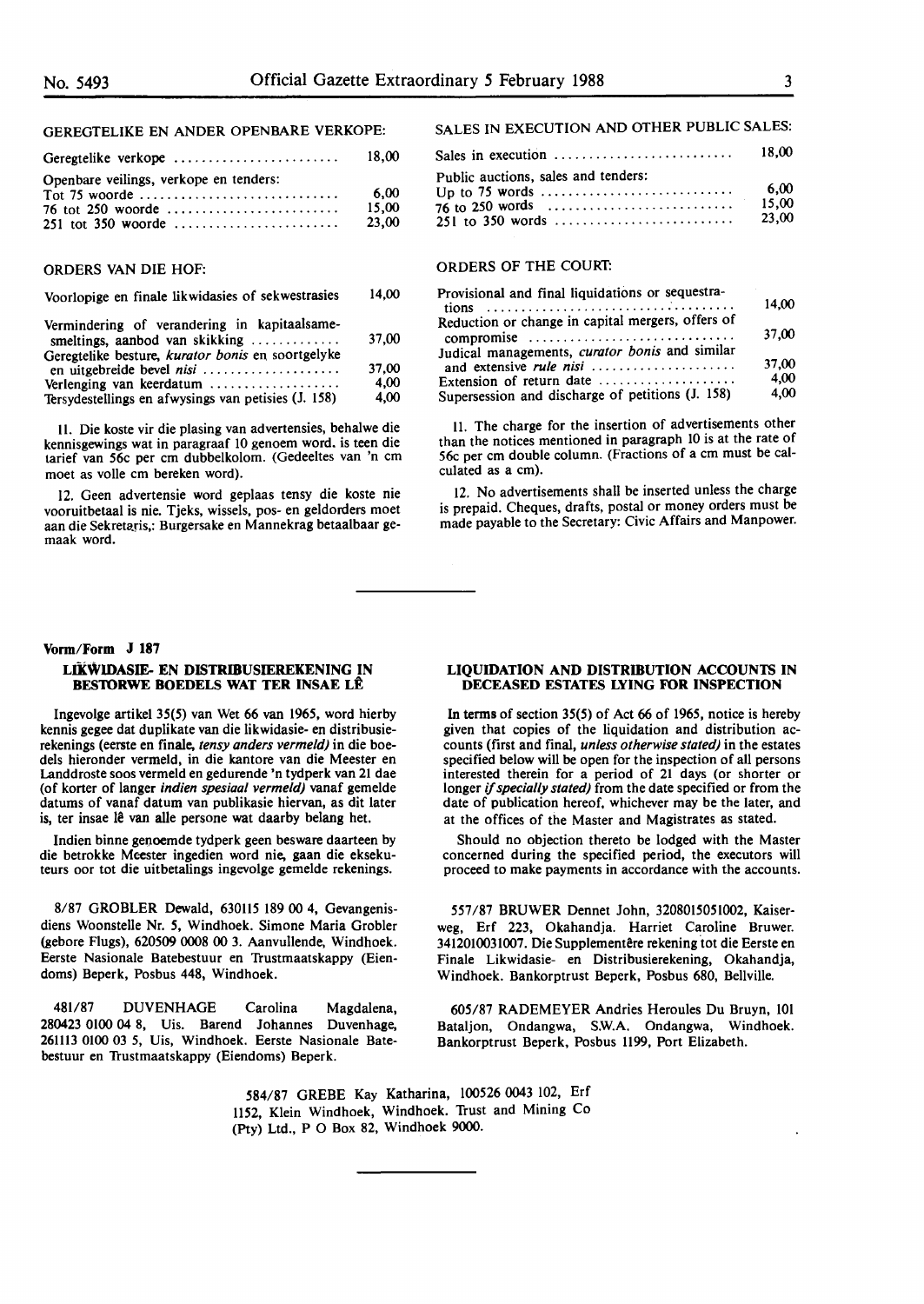#### **Vorm/Form J 193**

#### **KENNISGEWING AAN KREDITEURE IN BESTORWE BOEDELS**

Alie persone wat vorderinge bet teen die boedels hieronder vermeld, word hierby versoek om hul vorderinge by die betrokke eksekuteurs en binne 'n tydperk van 30 dae (of andersins soos aangedui) gereken vanaf die datum van publikasie hiervan in te lewer. Die inligting word verstrek in die volgorde: Boedelnommer, familienaam en voorname, geboortedatuni, persoonsnommer, laaste datum, familienaam, geboortedatum en persoonsnommer; naam en adres van eksekuteurs of gemagtigde agent, tydperk toegelaat vir lewering van vorderings *indien anders as 30 dae.* 

605/87 RADEMEYER Andries Heroules du Bruyn, Windhoek, IOI bataljon, Ondangwa, S.W.A. 31 Oktober 1987. Bankorptrust Beperk, Posbus 1199, Port Elizabeth.

629/87 CRAFFORD Johanna Catharina, Windhoek, 8 Maart 1911, 110308 0048 00 3, Plaas Blumfelde distrik Mariental. 17 November 1987. Dirk Johannes Crafford, 28 Desember 1907, 071228 5013 00 9. Eerste Nasionale Batebestuur en Trustmaatskappy (Edms) Beperk, Posbus 448, Windhoek.

591/87 ENGELBRECHT Alida Maria, Windhoek, 28<br>Februarie 1908. 080228 0011 00.7 Monumentweg 080228 0011 00 7, Monumentweg, Omaruru. 30 Oktober 1987. Eerste Nasionale Batebestuur en Trustmaatskappy {Eiendoms) Beperk, Posbus 448, Windhoek.

#### **NOTICE TO CREDITORS IN DECEASED ESTATES**

All persons having claims against the estates mentioned below are hereby called upon to lodge their claims with the executors concerned, whithin 30 days (or otherwise as indicated) calculated from the date of publication hereof. The information is given in the following order: Estate number, surname and christian names, date of birth, identity num-<br>ber, last address, date of death; surviving spouse's names, surname, date of birth and identity number; name and address of executor or authorised agent, period allowed for lodgement of *claims* if *other than 30 days.* 

305/85 HOLTZHAUSEN Gert Daniel, Windhoek, 18.1.1957, 570118 *5058* 08 6, P/a Plaas Stilledal Nr. 347, Mariental. 3.6.1985. C.H. Scriba (Executor), c/o Engling Stritter & Partners, P O Box 43, Windhoek.

632/87 SMALL George, Windhoek, 07.01.1923, 230107 5032 00 3, Porterstraat 24, Porterville (tot 16.01.1987) en El9 Elfdelaan, Oranjemund, 9000. 14.11.1987. Die Bestuurder, Bankorptrust Beperk, Posbus 680, Bellville, 7535 {Eksekuteur).

561/87 SCHAFER Herbert Adolf, Windhoek *051225 5010* 00 *5, 25.12.1905,* P O Box 720, Swakopmund 9000. 14.9.1987. Mrs I C H M Schäfer, c/o Engling Stritter & Partners, **P** O Box 43, Windhoek 9000.

### **Vonn/ Form 517**

#### **KENNISGEWING AAN KREDITEURE IN BESTORWE BOEDELS**

Alie persone wat vorderinge het teen die boedels in die bylae vermeld, word versoek om sodanige vorderings binne 'n tydperk van 30 dae (of andersins soos aangedui) vanaf die datum van publikasie hiervan by die betrokke eksekuteu.s in te lewer.

BACHER Daphne Margret Teresa, 27.6.1944, 4406270064004, Windhoek. 7.12.1987. Bacher Theodor. Standard Bank SWA Ltd., {Registered Bank) Trustee Branch, P O Box 2164, Windhoek 9000, 30 dae, Windhoek SWA.

#### **NOTICE TO CREDITORS IN DECEASED ESTATES**

All persons having claims against the estates specified in the schedule, are called upon to lodge their claims with the executors concerned within a period of 30 days (or otherwise as indicated) from the date of publication hereof.

SCHNEBEL Engela Charlotte, 17.6.1912, 120617 **0008 00** 9, Windhoek, 15.12.1987. Schnebel Alfred Jakob Ludwig. Standard Bank SWA Ltd., {Registered Bank), Trustee Branch, P O Box 2164, Windhoek 9000. 30 Days. Windhoek SWA.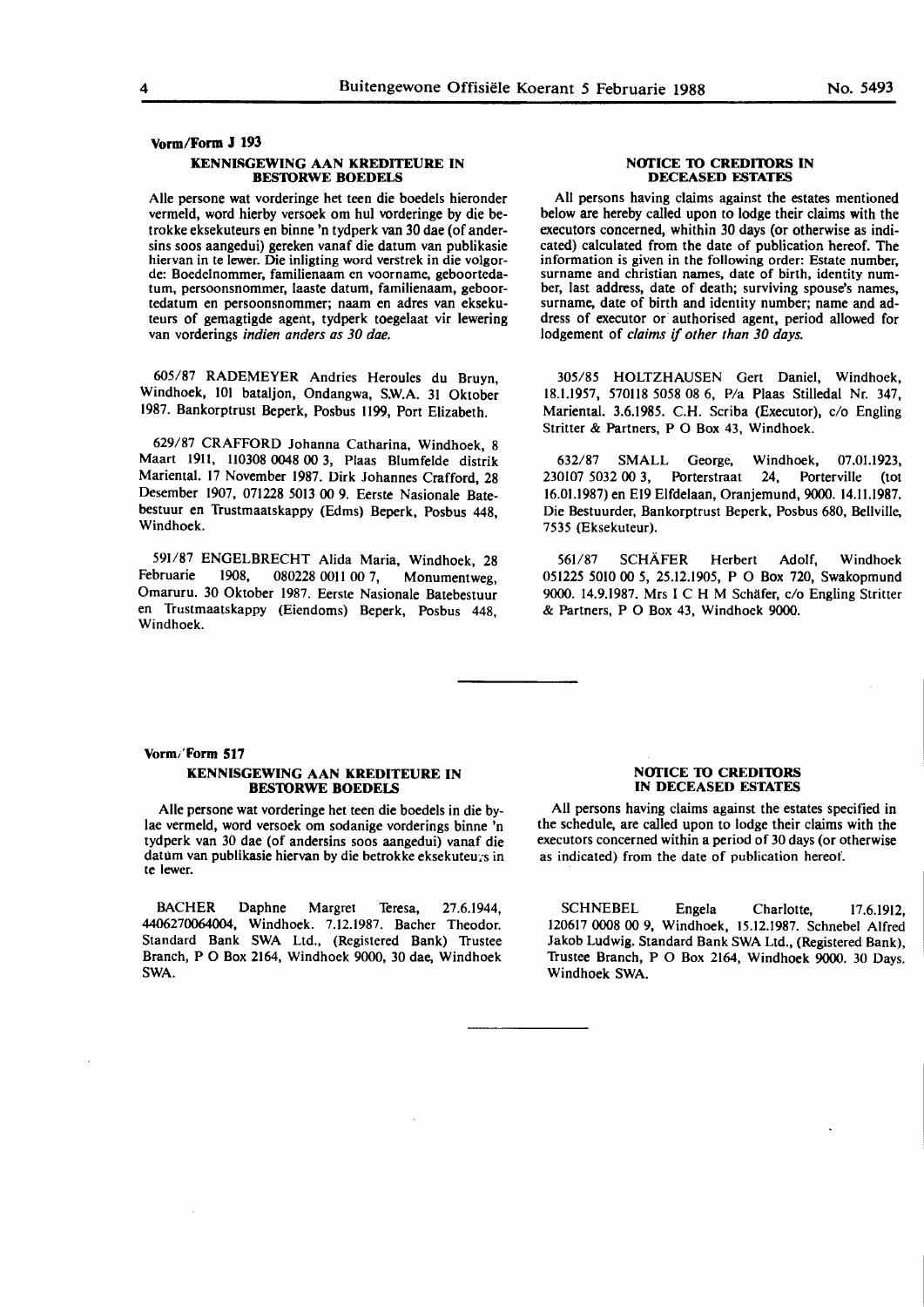#### **Vorm/Form 519**

#### **LIKWIDASIE EN DISTRIBUSIEREKENING IN BESTORWE BOEDEL WAT TER INSAE LÊ**

Ingevolge Artikel 35(5) van Wet 66 van 1965 word hierby kennis gegee dat die Iikwidasie- en distribusierekening in die Boedel in die Bylae vermeld in die kantore van die Meester van die Hooggeregshof en Landdros soos vermeld vir 'n tydperk van **21** dae vanaf die datum van publikasie hiervan (of andersins soos aangedui) ter insae sal lê vir alle persone wat daarby belang het.

Indien **geen** besware daarteen by die Meester binne die gemelde tydperk ingedien word nie, sal die eksekuteur tot uitbetaling daarvolgens oorgaan.

FERREIRA Hendrik Johannes Nel, 410321 5027 00 2, Grootfontein. Eerste en Finale. 5.2.1988, Windhoek, Grootfontein. Standard Bank SWA Ltd., (Registered Bank) Trustee Branch, PO Box 2164, Windhoek 9000.

#### **LIQUIDATION AND DISTRIBUTION ACCOUNT IN DECEASED ESTATE LYING FOR INSPECTION**

In terms of Section  $35(5)$  of Act 66 of 1965 notice is hereby given that the liquidation and distribution account in the Estate specified in the Schedule will be open for inspection of all persons interested therein for a period of 21 days from the date of publication hereof (or otherwise as indicated) at the offices of the Master of the Supreme Court and Magistrate, as stated.

Should no objection thereto be lodged with the Master during the specified period, the Executor will proceed to make payment in accordance therewith.

GROSCHE Ernst Emil, 181014 01 0006 4, Swakopmund. Supplementary First and Final. 5 February 1988, Windhoek, Swakopmund. Standard Bank SWA Ltd., (Registered Bank), Trustee Branch, P O Box 2164, Windhoek 9000.

McKAY Florry Franziska, 420927 0800 01 1, Keetmanshoop. Aanvullende Eerste en Finale. *5* Februarie 1988. Windhoek, Keetmanshoop. Standard Bank SWA Ltd., (Registered Bank), Trustee Branch, P O Box 2164, Windhoek 9000.

**Vorm/Form** 4

#### **LIKWIDASIE REKENINGE EN PLANNE VAN DISTRIBUSIE OF KONTRIBUSIE REKENING IN GESEKWESTREERDE BOEDELS OF MAATSKAPPYE IN LIKWIDASIE**

lngevolge artikel 108(2) van die Insolwensiewet, 1936, artikel 136(2) van die Maatskappywet, 1926, en artikel 406(3) van die Maatskappywet, 1973, word hierby kennis gegee dat die likwidasie- distribusie- of kontribusierekenings in die boedels of die maatskappye, na gelang van die geval, hieronder vermeld ter insae van skuldeisers of kontribuante sal le op die kantore van die Meester en Landdroste daarin **ge**noem, gedurende 'n tydperk van 14 dae, of die tydperk wat daarin vermeld is, vanaf die datum hieronder vermeld of vanaf die datum van publikasie hiervan, watter datum ook **al** die Iaaste is.

#### **LIQUIDATION ACCOUNTS AND PLANS OF DISTRIBUTION OR CONTRIBUTION IN SEQUESTRATED ESTATES OR COMPANIES BEING WOUND UP**

Pursuant to section 108(2) of the Insolvency Act, 1936, section 136(2) of the Companies Act, 1926, and section 406(3) of the Companies Act, 1973, notice is hereby given that the liquidation account and plants of distribution or contribution **in** the estates or **the** companies mentioned below will lie open for inspection by creditors or contributories at the offices **of** the Master and the Magistrates stated therein, for a period of 14 days, or for such a period as stated therein, from the dates mentioned below or from the date of publication hereof, which-ever may **be** the later date.

W 28/85 Namib Advertising and Public Relations (Pty) Ltd (In Liquidation). Supplementary Third and Final Liquidation and Distribution account. Account lying at Master's Office for a period of 14 days from 5th February 1988. Trust and Mining Company (Pty) Ltd., P O Box 82, Windhoek.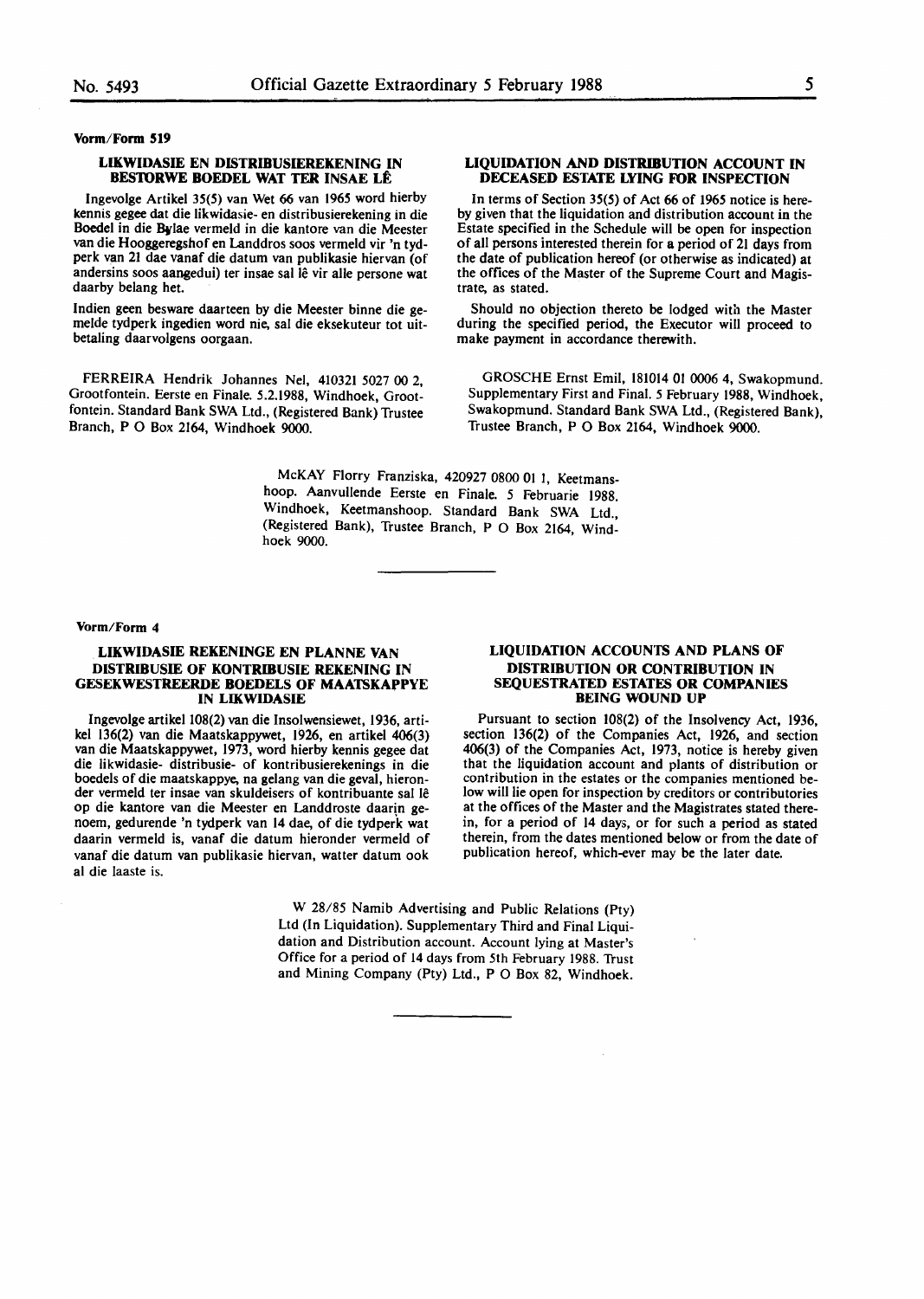**Vonn/Fonn 5** 

#### **UITKEER VAN DIVIDENDE EN INSAMELING VAN KONTRIBUSIES IN GESEKWESTREERDE BOEDELS OF MAATSKAPPYE IN LIKWIDASIE**

Nademaal die likwidasierekeninge en distribusie- of kontribusie-rekenings in die gesekwestreerde boedels of maatskappye in Iikwidasie, na gelang van die geval, hieronder vermeld op die datums daarin vermeld, bekragtig is, word hierby ingevolge artikel 113(1) van die Insolvensiewet, 1936, artikel 139(2) van die Maatskappyewet, 1926, en artikel 409(2) van die Maatskappyewet, 1973 kennis gegee dat uitbetaling van dividende of insameling van kontribusies aan die **gang** is in genoemde boedels of maatskappye soos hieronder uiteengesit en dat elke kontribusiepligte skuldeiser die bedrag deur horn verskuldig by die adres hieronder genoem aan die kurator of likwidateur moet betaal.

#### **PAYMENT OF DIVIDENDS AND COLLECTION OF CONTRIBUTIONS IN SEQUESTRATED ESTATES FOR COMPANIES BEING WOUND UP**

The liquidation accounts and plans of distribution or contribution in the sequestrated estates of companies being wound up, as the case may be, mentioned below having been confirmed on the date therein mentioned, notice is hereby given, pursuant to section 113(1) of the Insolvency Act, 1936, section 139(2) of the Companies Act, 1926, and section 409(2) of the Companies Act, 1973, that dividends are in the course of payment or contributions are in the course of collection in the said estates or companies as set forth below and that every creditor liable to contribution is required to pay to the trustee or liquidator the amount for which he is liable at the address mentioned below.

W2/87 Ongombe Meat Wholesalers & Butchers (Pty) Ltd (In Liquidation). 1988.01.22. First dividend being paid to Concurrent Creditors. Dr O F C Herrigel Liquidator c/o Security Trust SWA (Pty) Ltd., P O Box 3599, Windhoek 9000.

#### **Vorm/Form J 297**

#### **KENNISGEWING VIR VERKIESING VAN EKSEKUTEURS EN/OF VOOGDE**

#### **VERKIESING VAN EKSEKUTEURS EN VOOGDE**

Aangesien die Boedels van die Persone vermeld in onderstaande Bylae nie verteenwoordig is nie, word hierby deur Meesters van die Hooggeregshowe van Suidwes-Afrika aan belanghebbendes kennis gegee, dat byeenkomste ten opsigte van die verskillende Boedels op die datums, tye en plekke vermeld, gehou sat word met die doel om 'n Persoon of Persone te kies vir goedkeuring deur die Meester as geskik en bekwaam om deur horn aangestel te word as Eksekuteurs of Voogde, na gelang van omstandighede.

In 'n stad waarin 'n Kantoor van 'n Meester is, word die byeenkoms vor die Meester gehou en in ander **plekke** voor die Landdros.

L.W. - Items aan die linkerkant moet 'n • gemerk, dui aan die verkiesing van 'n Voog; andersins word 'n Eksekuteur gekies.

#### **NOTICE FOR ELECTION OF EXECUTORS AND/OR TU10RS**

#### **ELECTION OF EXECUTORS AND TUTORS**

The Estates of the Persons mentioned in the subjoined Schedule being unrepresented, interested, parties are hereby given notice by the Master of the Supreme Court of South West Africa, that meetings will be held in several Estates at the dates, times and places specified, for the purpose of selecting some Person or Persons, for approval by the respective Master, as fit and proper to be appointed by them as  $Ex$ ecutors or Tutors, as the case may be.

Meetings in a town in which there is a Master's Office, will be held before the Master; elsewhere they will be held before the **Magistrate.** 

N.B. - Items indicated by **a** • on the left hand side, denote the election of a Tutor; otherwise an Executor is to be elected.

52/87 HAYES Arno, 12.02.1988 09h00 vm. Landdros te Gobabis.

53/87 HAYES Arnette, 12.02.1988 09h00 vm. Landdros te Gobabis.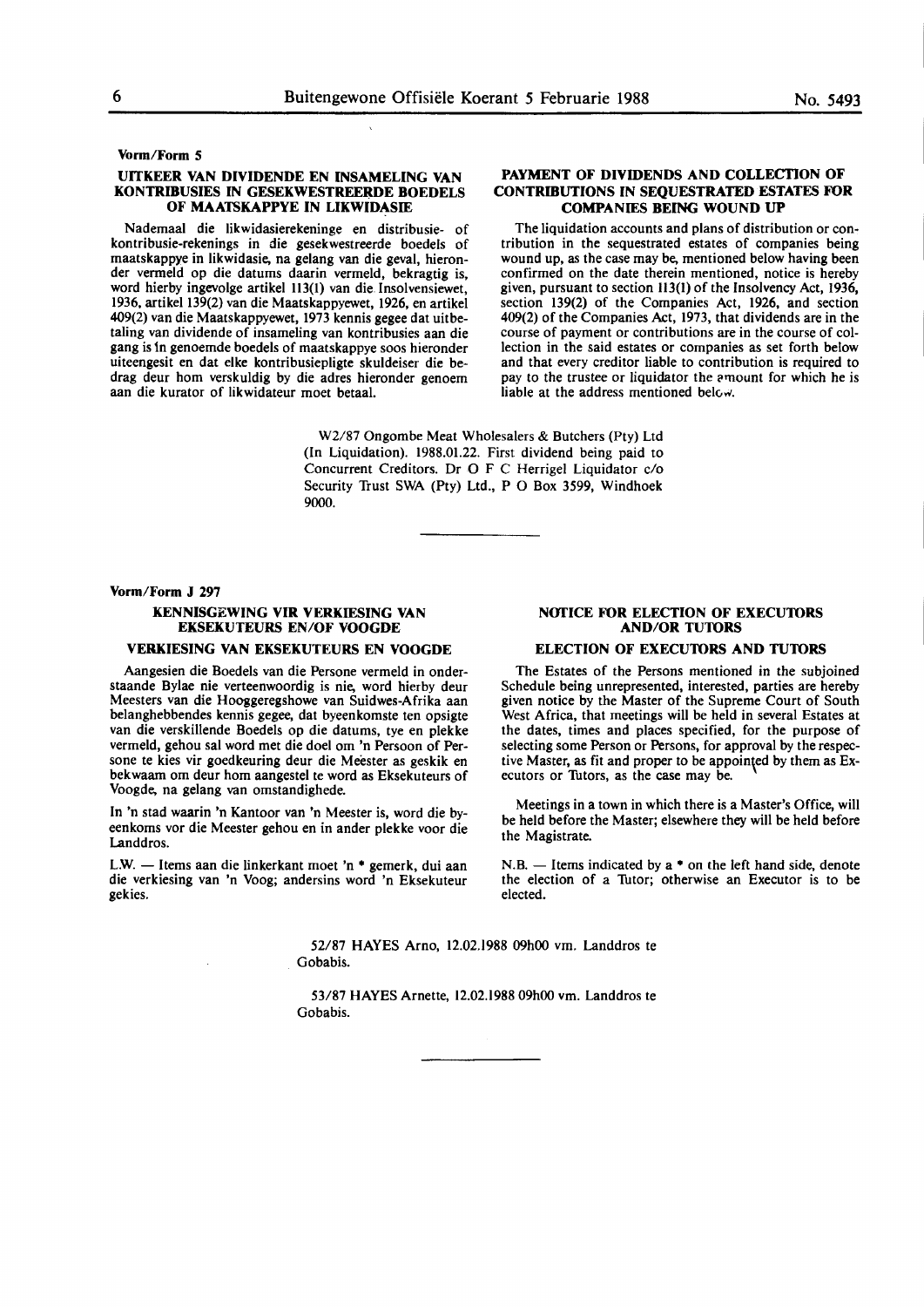#### **KENNISGEWING**

Kennis geskied hiermee kragtens Artikel 171 (4) van die Munisipale Ordonnansie Nr 13 van 1963 soos gewysig, dat die ondergemelde eiendomme. naamlik:

I. SEKERE ERF NR 437 ('n Gedeelte van Erf nr 428) GELEË in OUTJO DORP GROOT 1151 VIERKANTEMETERS

gehou deur CHRISIDFFEL HERMANUS ROTHMANN;

2. SEKERE ERF NR *509* (Uitbreiding Nr I) GELEE IN OUTJO DORP **GROOT 1620 VIERKANTEMETERS** 

gehou deur STEPHANUS HENDRIK ZACHARIAS BREDENHANN

3. SEKERE ERF NR 338 ('n Gedeelte van Gekonsolideerde Erf nr 41) GELEË IN OUTJO DORP **GROOT 1252 VIERKANTEMETERS** 

gehou deur ALEXANDER BEHR;

4. SEKERE ERF NR *503* (Uitbreiding Nr I) GELEE IN OUTJO DORP GROOT 1620 VIERKANTEMETERS

gehou deur GERT DANIEL JACOBUS SIDRBECK en NICOLAAS ROSSOUW LOUW;

*5.* SEKERE ERF NR *554* (Uitbreiding Nr I) GELEE IN OUTJO DORP GROOT 2824 VIERKANTEMETERS

gehou deur MARTHINUS JOHANNES LOMBARD;

6. SEKERE ERF NR 436 ('n Gedeelte van Erf nr 428) GELEE IN OUTJO DORP GROOT 1150 VIERKANTEMETERS

gehou deur CHRISIDFFEL HERMANUS ROTHMANN;

7. SEKERE ERF NR *504* (Uitbreiding Nr I) GELEE IN OUTJO DORP GROOT 1620 VIERKANTEMETERS

gehou deur NICOLAAS ROSSOUW LOUW en GERT DANIEL JACOBUS STORBECK;

8. SEKERE ERF NR *555* (Uitbreiding Nr I) GELEE IN OUTJO DORP GROOT 1876 VIERKANTEMETERS

gehou deur FRANS NAPOLEON GAGIANO;

9. SEKERE ERF NR 257 GELEE IN OUTJO DORP GROOT 1500 VIERKANTEMETERS

#### **NOTICE**

Notice is hereby given in terms of Sec. 171 (4) of the Municipal Ordinance No 13 of 1963 as amended, that the undermentioned properties:

I. CERTAIN ERF NO 437 (a Portion of Erf no 428) SITUATE IN OUTJO TOWNSHIP MEASURING 1151 SQUARE METRES

held by CHRISIDFFEL HERMANUS ROTHMANN;

2. CERTAIN ERF NO 509 (Extension No 1) SITUATE IN OUTJO TOWNSHIP MEASURING 1620 SQUARE METRES

held by STEPHANUS HENDRIK ZACHARIAS BREDENHANN;

3. CERTAIN ERF NO 338 (a Portion of Consolidated Erf No 41) SITUATE IN OUTJO TOWNSHIP MEASURING 1252 SQUARE METRES

held by ALEXANDER BEHR;

4. CERTAIN ERF NO *503* (Extension No I) SITUATE IN OUTJO TOWNSHIP MEASURING 1620 SQUARE METRES

held by GERT DANIEL JACOBUS STORBECK and NICOLAAS ROSSOUW LOUW;

*5.* certain erf no *554* (extension No I) SITUATE IN OUTJO **TOWNSHIP**  MEASURING 2824 SQUARE METRES

held by MARTHINUS JOHANNES LOMBARD;

6. CERTAIN ERF NO 436 (a Portion of Erf No 428) SITUATE IN OUTJO TOWNSHIP MEASURING *1150* SQUARE METRES

held by CHRISTOFFEL HERMANUS ROTHMANN;

7. CERTAIN ERF NO *504* (Extension No I) SITUATE IN OUTJO TOWNSHIP MEASURING 1620 SQUARE METRES

held by NICOLAAS ROSSOUW LOUW and GERT DANIEL JACOBUS STORBECK;

8. CERTAIN ERF NO *555* (Extension No I) SITUATE IN OUTJO TOWNSHIP MEASURING 1876 SQUARE METRES

held by FRANS NAPOLEON GAGIANO;

9. CERTAIN 'ERF NO 257 SITUATE IN OUTJO TOWNSHIP MEASURING 1500 SQUARE METRES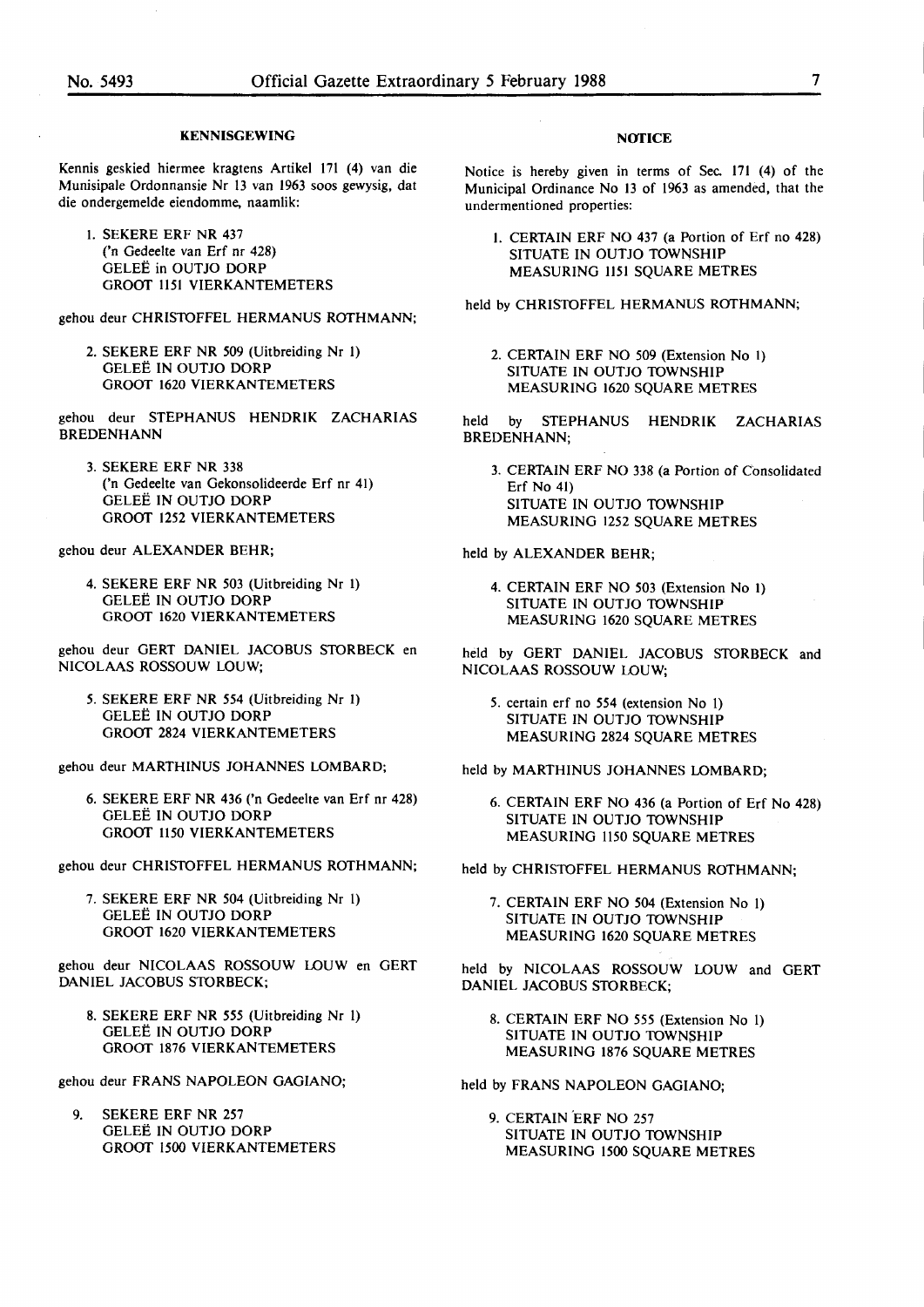gehou deur JOHANNES HENDRIK GROBLER HERMANUS JOHANNES WILHELMUS GROBLER LOURENS ABRAHAM GROBLER PAUL JACOBUS GROBLER CHRISTIAAN JOHANNES JACOBUS GROBLER SAREL ELOFF GROBLER CHRISTOFFEL JOHANNES JANSEN VAN **VUUREN** HESTER MINSINA REGINA KATHARINA COCKLIN<br>GERTRUIDA MAGRIETHA SOFIA **COCKLIN** 

per publieke veiling verkoop sat word

OP: 26 FEBRUARIE 1988

OM: 10h00

TE: MUNISIPALE KANTORE, OUTJO

vir die verhaal van agterstallige eiendomsbelasting en rente.

DIE STADSKLERK MUNISIPALITEIT OUTJO

held by JOHANNES HENDRIK GROBLER<br>HERMANUS JOAHNNES WILHELMUS **HERMANUS GROBLER** LOURENS ABRAHAM GROBLER PAUL JACOBUS GROBLER CHRISTIAAN JOHANNES JACOBUS **GROBLER** SAREL ELOFF GROBLER CHRISTOFFEL JOHANNES JANSEN VAN VUUREN HESTER MINSINA REGINA KATHARINA **COCKLIN** GERTRUIDA MAGRIETHA SOFIA COCKLIN

will be sold by public auction

**ON:** 26th **FEBRUARY 1988** 

**AT: 10h00** 

**AT: MUNICIPAL** OFFICES, OUTJO

for the recovery of arrear rates and interest.

TOWN CLERK MUNICIPALITY OUTJO

#### **NOTICE OF TRANSFER OF BUSINESS**

BE PLEASED TO TAKE NOTICE that Application will be made within 14 (FOURTEEN) days from publication of this notice to the Licensing Court at WINDHOEK for the transfer of a General Dealer's Licence (Wholesale) held by ERI-KA KIRST who trades on Erf 3440, 29 Garten Street, WINDHOEK to DIANA THOMPSON trading as COM-PACTA WHOLESALE who will continue to carry on trading on the same premises referred to above.

This publication shall also serve as notice being given in terms of Section 34 of the Insolvency Act of 1936.

PF KOEP & CO

per:

ATTORNEYS FOR APPLICANT 1st Floor, Acme Corner Kasino Street, P O Box 3516 WINDHOEK

### **NOTICE OF TRANSFER OF BUSINESS**

BE PLEASED TO TAKE NOTICE that Application will be made within 14 (FOURTEEN) days from publication of this notice to the Licensing Court at WINDHOEK for the transfer of a General Dealer's Licence (Retail) held by ERIKA KIRST who trades on Erf No. 3440, 29 Garten Street, WINDHOEK to DIANA THOMPSON trading as WIND-HOEK FLORA who will continue to carry on trading on the same premises referred to above.

This publication shall also serve as notice being given in terms of Section 34 of the Insolvency Act of 1936.

PF KOEP & CO

per:

ATTORNEYS FOR APPLICANT 1st Floor, Acme Corner Kasino Street, P O Box 3516 **WINDHOEK**